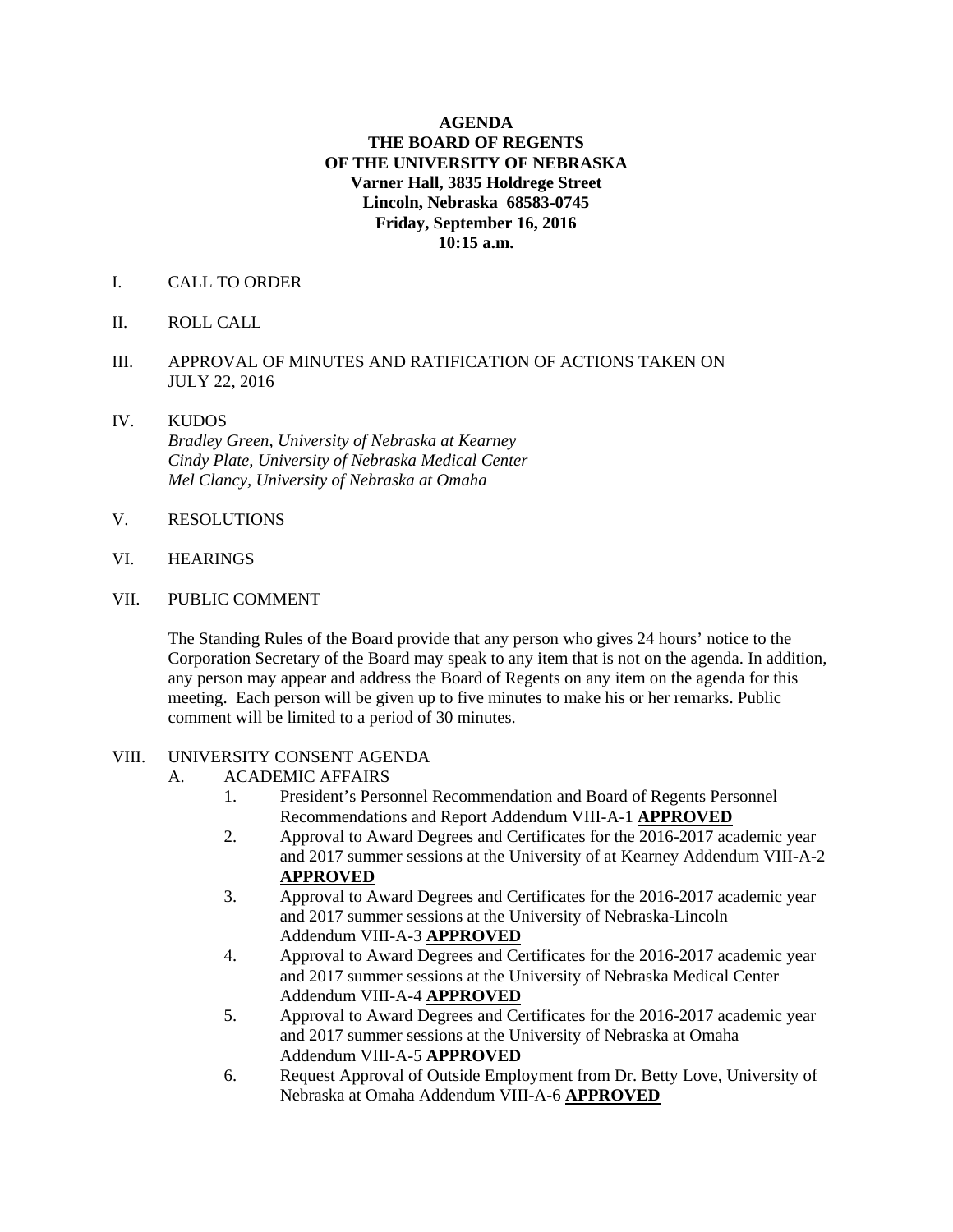## B. BUSINESS AFFAIRS

University of Nebraska

- 1. Approve the appointments of Regents Bob Phares and Jim Pillen and Chancellor Ronnie Green to the Othmer-Topp Endowments Committee Addendum VIII-B-1 **APPROVED**
- 2. Approve (1) the appointment of Ronald Yoder as a member of the "Class B" Directors of the Nebraska Innovation Campus Development Corporation (NICDC) effective July 1, 2016, for a term of office to coincide with his appointment as Interim Vice President, Agriculture and Natural Resources and Interim Vice Chancellor, Institute of Agriculture and Natural Resources; (2) approve the reappointment of Matt Williams and Tonn Ostergard as members of "Class B" of the NICDC Board of Directors for three-year terms effective July 1, 2016; and (3) appoint Stephen Goddard as a member of the "Class C" Directors of the NICDC Board, effective August 30, 2016, for a term of office to coincide with his appointment as Interim Vice Chancellor for Research and Economic Development, serving in place of Prem Paul, who resigned his position, effective August 29, 2016. Addendum VIII-B-2 **APPROVED**

# University of Nebraska at Kearney

 3. Approve the naming of the University of Nebraska at Kearney the "Dick Collins Sports Equipment Room in the Health and Sport Center" Addendum VIII-B-3 **APPROVED**

University of Nebraska Medical Center

- 4. Approve the naming of the "Yonkers Conference Room," located in Room 3106 of the Otolaryngology Department Addendum VIII-B-4 **APPROVED** University of Nebraska-Lincoln
- 5. Approve the renaming of the Whittier Research Center the "Prem S. Paul Research Center at Whittier School" at the University of Nebraska-Lincoln Addendum VIII-B-5 **APPROVED**

# IX. UNIVERSITY ADMINISTRATIVE AGENDA

- A. ACADEMIC AFFAIRS
	- 1. Approve the amendment to *Board of Regents Policy* RP-5.2.1. Admission Standards, Section 3. "Performance Requirements" Addendum IX-A-1 **APPROVED**
	- 2. Approve the amendment to *Board of Regents Policy* RP-5.8.3. Tuition Scholarships for Non-Residents, Section 1. "Undergraduate" Addendum IX-A-2 **APPROVED**
	- 3. Approve the amendment to *Board of Regents Policy* RP-5.8.4. Rules for Granting of Nonresident Tuition Scholarships to Children of Alumni of the University and SAT scores Section 3. "Waiver of Undergraduate Nonresident Tuition for Children of Alumni" Addendum IX-A-3 **APPROVED**
	- 4. Approval is requested to establish the Eastern Nebraska Research and Extension Center (ENREC) at the current ARDC site near Mead, NE and to eliminate the formal center designations for the Northeast Research and Extension Center, Southeast Research and Extension Center, and the Agricultural Research and Development Center at UNL Addendum IX-A-4 **APPROVED**
	- 5. Approval is requested to dissolve the Center for At Risk Children's Services in the Department of Special Education and Communication Disorders in the College of Education and Human Sciences at UNL Addendum IX-A-5 **APPROVED**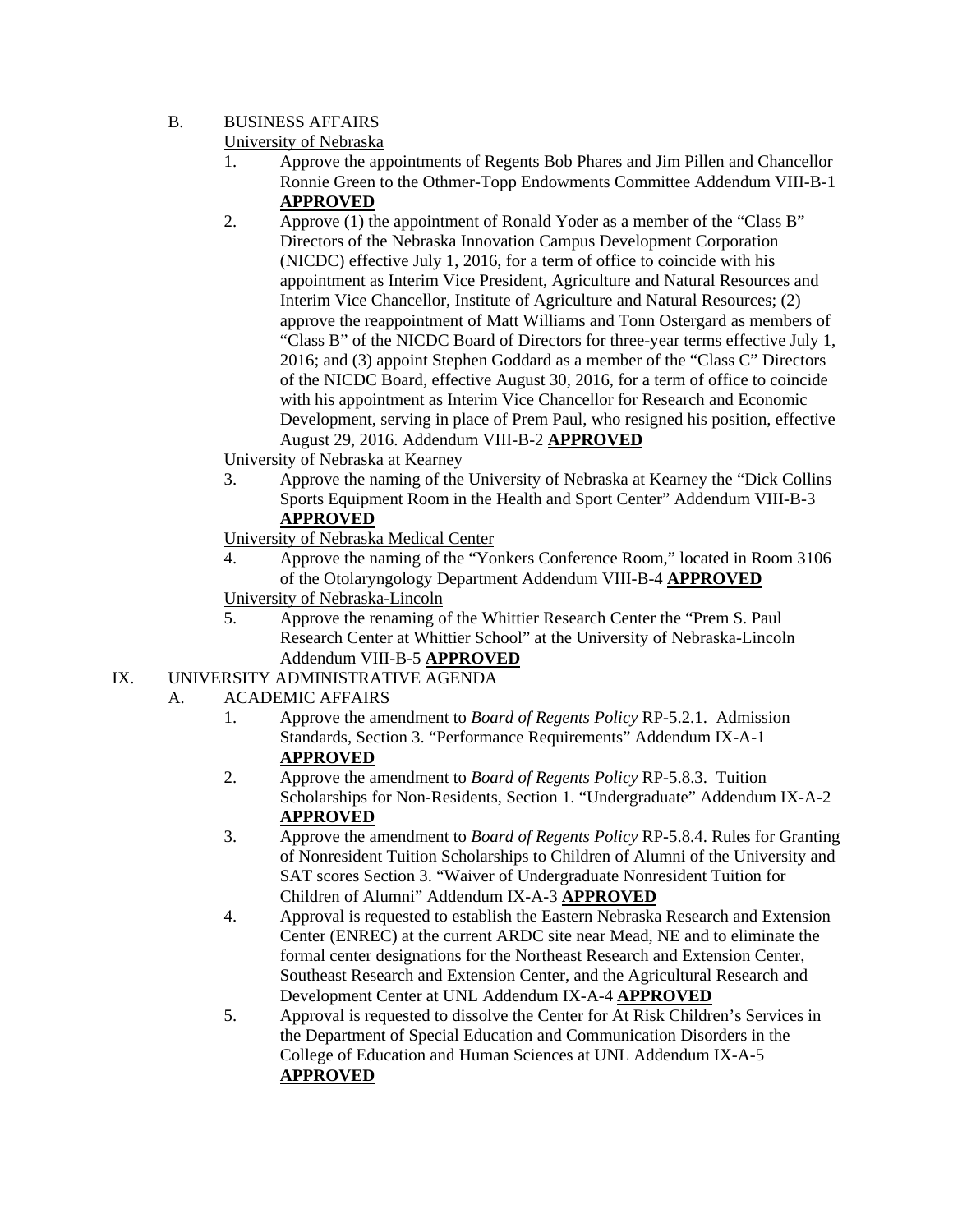- 6. Approval is requested to dissolve the National Center for Information Technology in Education in the Department of Computer Science and Engineering in the College of Arts and Sciences at UNL Addendum IX-A-6 **APPROVED**
- 7. Approval is requested to create the Master of Health Professions Teaching and Technology (MHPTT) in the College of Allied Health Professions at UNMC Approval is requested to create the Health Professions Teaching and Technology Post-Baccalaureate Certificate in the College of Allied Health Professions at UNMC Addendum IX-A-7 **APPROVED**
- 8. Approval is requested to create the Health Professions Teaching and Technology (HPTT) Post-Baccalaureate Certificate in the College of Allied Health Professions at UNMC Addendum IX-A-8 **APPROVED**
- 9. Approval is requested to create the Master of Science in Computer Science Education (MS-CSE) in the Department of Computer Science in the College of Information Science and Technology at UNO Addendum IX-A-9 **APPROVED**
- 10. Approval is requested to create the Computer Science Education Graduate Certificate in the Department of Computer Science in the College of Information Science and Technology and in the Department of Teacher Education in the College of Education at UNO Addendum IX-A-10 **APPROVED**
- 11. Approval is requested to create a Tribal Management and Emergency Services Undergraduate Certificate in the School of Public Administration in the College of Public Affairs and Community Service at UNO Addendum IX-A-11

# **APPROVED**

B. BUSINESS AFFAIRS

University of Nebraska

- 1. Approve the purchase of the SAP HANA database Addendum IX-B-1 **APPROVED**
- 2. Approve budget for tenant finish and furnishings for the office space for the Buffett Early Childhood Institute Addendum IX-B-2 **APPROVED**
- University of Nebraska Medical Center
- 3. Approve the purchase of real property located at 708 S. 42nd Street, Omaha, Nebraska Addendum IX-B-3 **APPROVED**
- 4. Approve the budget increase for the University of Nebraska Medical Center College of Nursing-Lincoln Division building project Addendum IX-B-4 **APPROVED**
- University of Nebraska-Lincoln
- 5. Approve the attached Resolution relating to the University of Nebraska-Lincoln student health center and the University of Nebraska Medical Center College of Nursing-Lincoln Division (UHC/CON Project) which (1) approves the issuance of not to exceed \$26,700,000 principal amount of UHC/CON Project Bonds, Series 2016 by The University Nebraska Facilities Corporation pursuant to a Bond Resolution, and (2) authorizes the execution and delivery of a Financing Agreement, a Continuing Disclosure undertaking, a Tax Compliance Agreement, an Inducement Letter and a Preliminary Official Statement in connection with the sale of such Bonds, (3) authorizes the sale of such Bonds at a negotiated sale pursuant to a Bond Purchase Agreement and authorizes the Senior Vice President | CFO to determine interest rates (not to exceed a true interest cost of 3%), principal amounts, principal maturities and redemption provisions of such Bonds, (4) approves the preparation and use of a final Official Statement. Addendum IX-B-5 **APPROVED**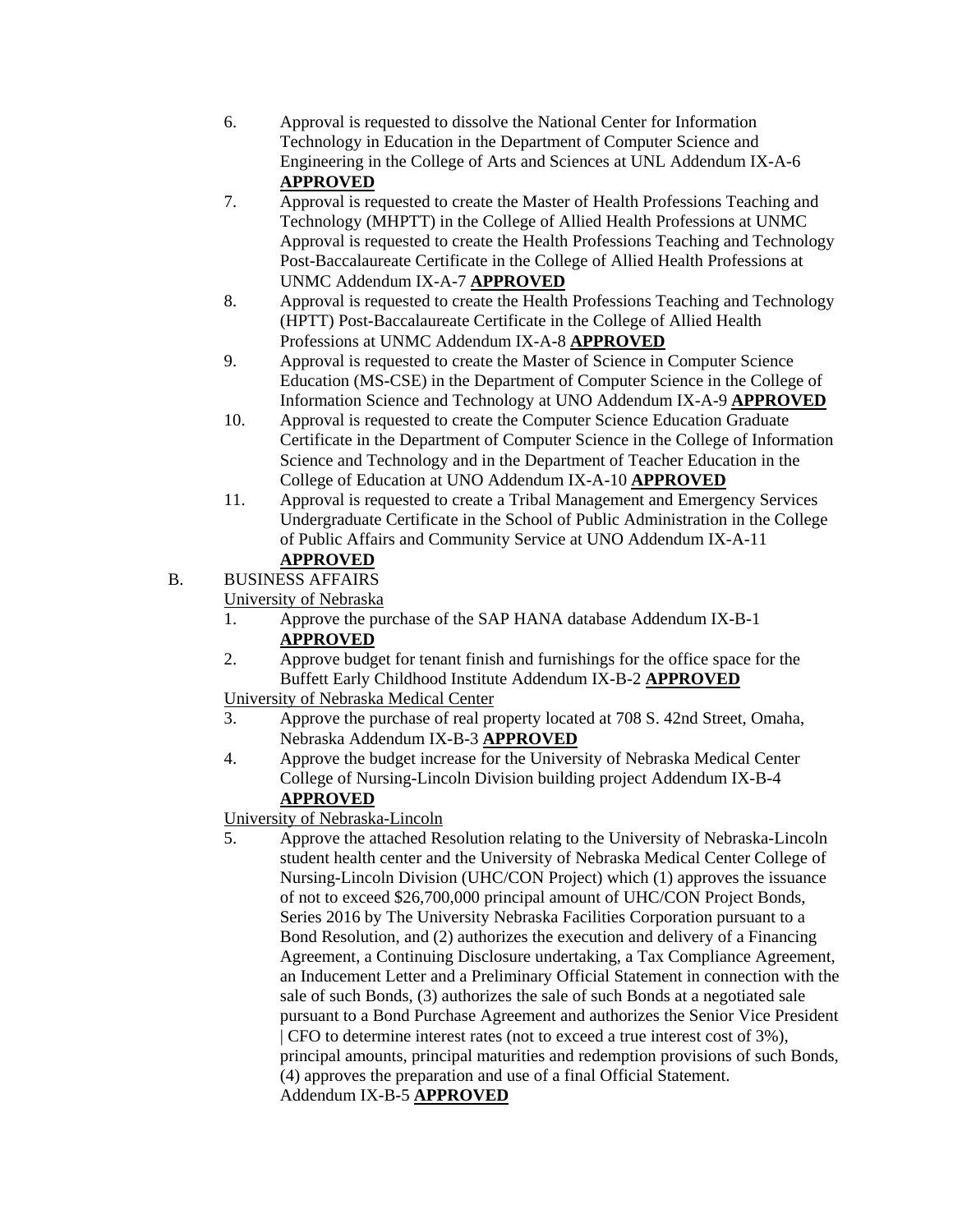- 6. Approve the attached Resolution to authorize expenditure of up to \$4,852,000 for capital improvements for the Campus Recreation, Nebraska Unions and University Housing facilities from the Replacement Fund of the Student Fees and Facilities Revenue Bonds at the University of Nebraska-Lincoln Addendum IX-B-6 **APPROVED**
- 7. Approve the Resolution to authorize the expenditure of up to \$1,200,000 from the Replacement Fund of the UNL Parking Revenue Bonds to construct additional parking on East Campus and \$549,000 from the Replacement Fund of the UNL Parking Revenue Bonds to improve certain property and equipment Addendum IX-B-7 **APPROVED**
- University of Nebraska at Omaha
- 8. Approve the expenditure of \$1.5 million in donor funds for construction and finishing of the UNO Academic Space in the University of Nebraska at Omaha Mixed-Use Housing Facility Addendum IX-B-8 **APPROVED**
- C. FOR INFORMATION ONLY
	- 1. University of Nebraska Strategic Planning Framework Addendum IX-C-1
	- 2. University of Nebraska Strategic Framework Accountability Measures Addendum IX-C-2
	- 3. Calendar of establishing and reporting accountability measures Addendum IX-C-3
	- 4. University of Nebraska Strategic Dashboard Indicators Addendum IX-C-4
	- 5. Board of Regents agenda items related to the University of Nebraska Strategic Framework Addendum IX-C-5

## D. REPORTS - **THE CHAIR ACCEPTED THE REPORTS**

- 1. Personnel Reports for the period April 1 through June 30, 2016 Addendum IX-D-1
- 2. Leaves of Absences approved during the period July 1, 2015 through June 30, 2016 Addendum IX-D-2
- 3. Review of Multi-Departmental Academic Centers for Research, Teaching, and/or Service Addendum IX-D-3
- 4. Renaming the Information Assurance program (including the graduate degrees, undergraduate degrees, certificates, and course designations) to the Cybersecurity program in the School of Interdisciplinary Informatics in the College of Information Science and Technology at UNO Addendum IX-D-4
- 5. Renaming the School of Health, Physical Education and Recreation (HPER) to the School of Health and Kinesiology (HK) in the College of Education at UNO Addendum IX-D-5
- 6. Renaming the Department of Art and Art History to the Department of Art and Design in the College of Fine Arts and Humanities at UNK Addendum IX-D-6
- 7. Renaming the Department of Music and Performing Arts to the Department of Music, Theatre, and Dance in the College of Fine Arts and Humanities at UNK Addendum IX-D-7
- 8. Intermediate Design Report on UNMC Global Center for Advanced Interprofessional Learning Addendum IX-D-8
- 9. Status Report of Six-Year Capital Plan Addendum IX-D-9
- 10. Quarterly Status of Capital Construction Reports Addendum IX-D-10
- 11. Bids and Contracts Report Addendum IX-D-11
- 12. Semi-Annual Report of Licenses Addendum IX-D-12
- 13. Quarterly Report of Gifts, Grants, Contracts and Bequests Addendum IX-D-13